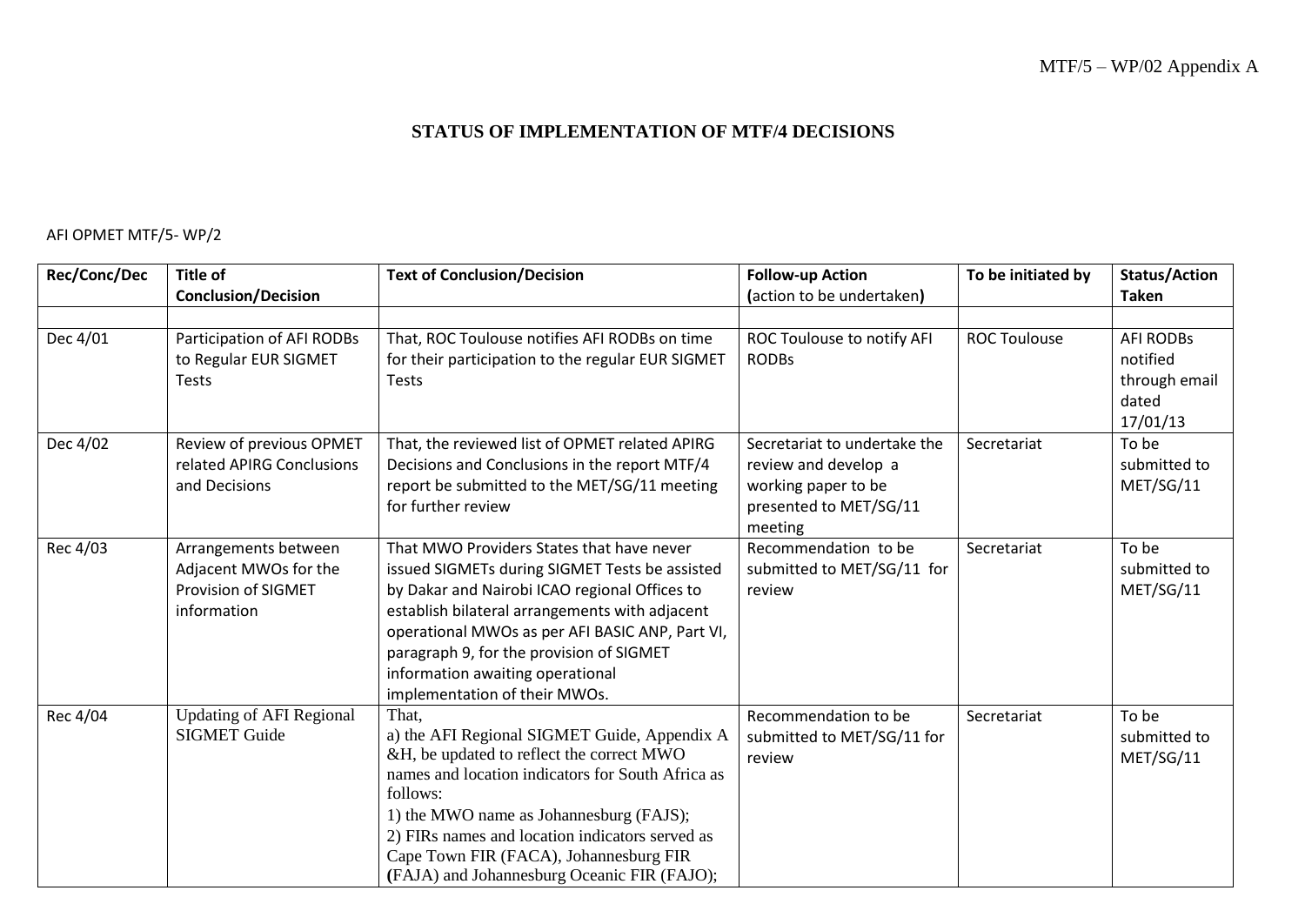|          |                                                                                       | b) The Secretariat update the Regional SIGMET<br>Guide to reflect the outcome of the global review<br>being carried out by the METWSG;<br>c) the heading in Appendix F to the AFI Regional<br>SIGMET guide be revised with a view to replace<br>the word "Standard" with the word "Procedures",<br>and<br>d) the amended SIGMET Guide given in<br>Appendix F to this report, be endorsed as the AFI<br>Regional SIGMET Guide Ninth Edition,<br>Amendment 3.                                                                                 |                                                                  |                                    |                                                       |
|----------|---------------------------------------------------------------------------------------|---------------------------------------------------------------------------------------------------------------------------------------------------------------------------------------------------------------------------------------------------------------------------------------------------------------------------------------------------------------------------------------------------------------------------------------------------------------------------------------------------------------------------------------------|------------------------------------------------------------------|------------------------------------|-------------------------------------------------------|
| Dec 4/05 | Improving the annual<br>RODBs implementation<br>Status report                         | That, Dakar and Pretoria RODBs issue their<br>respective annual implementation status reports<br>based on the MTF, MET/SG and APIRG decisions<br>and conclusions related to the AFI RODBs                                                                                                                                                                                                                                                                                                                                                   | Status reports to be<br>submitted by Dakar and<br>Pretoria RODBs | Dakar and Pretoria<br><b>RODBs</b> | Implemented                                           |
| Dec 4/06 | Updating of the list of AFI<br><b>AMBEX Focal Points</b><br>through invitation letter | That, the secretariat be invited to urge States to<br>ensure that the information regarding their AFI<br>AMBEX FOCAL Point in the Appendix G of the AFI<br>AMBEX Handbook is kept up to date by<br>responding to the invitation letter sent to them<br>every year                                                                                                                                                                                                                                                                           | Secretariat to invite States<br>through State Letter             | Secretariat                        | Implemented<br>through the<br>Letter of<br>invitation |
| Dec 4/07 | Updating of the AFI AMBEX<br>Handbook                                                 | a) The secretariat be invited to<br>1. replace all reference to the satellite<br>segment of the AFS, International<br>Satellite Communication System (<br>ISCS/1 and ISCS/2) in the AFI AMBEX<br>Handbook and other guidance<br>material by "WIFS".<br>2. Update paragraph 2.5.2 of the<br>AMBEX HB to reflect that both AFI<br>RODB have implemented internet<br>based facilities for retrieval of<br>OPMET information, and include<br>URLs accordingly<br>3. Remove the word "as necessary" in<br>paragraph 8.3.4 of the AMBEX HB<br>and | The amendments to be<br>undertaken by the<br>secretariat         | Secretariat                        | On going by<br>the Core Team<br>on AMBEX              |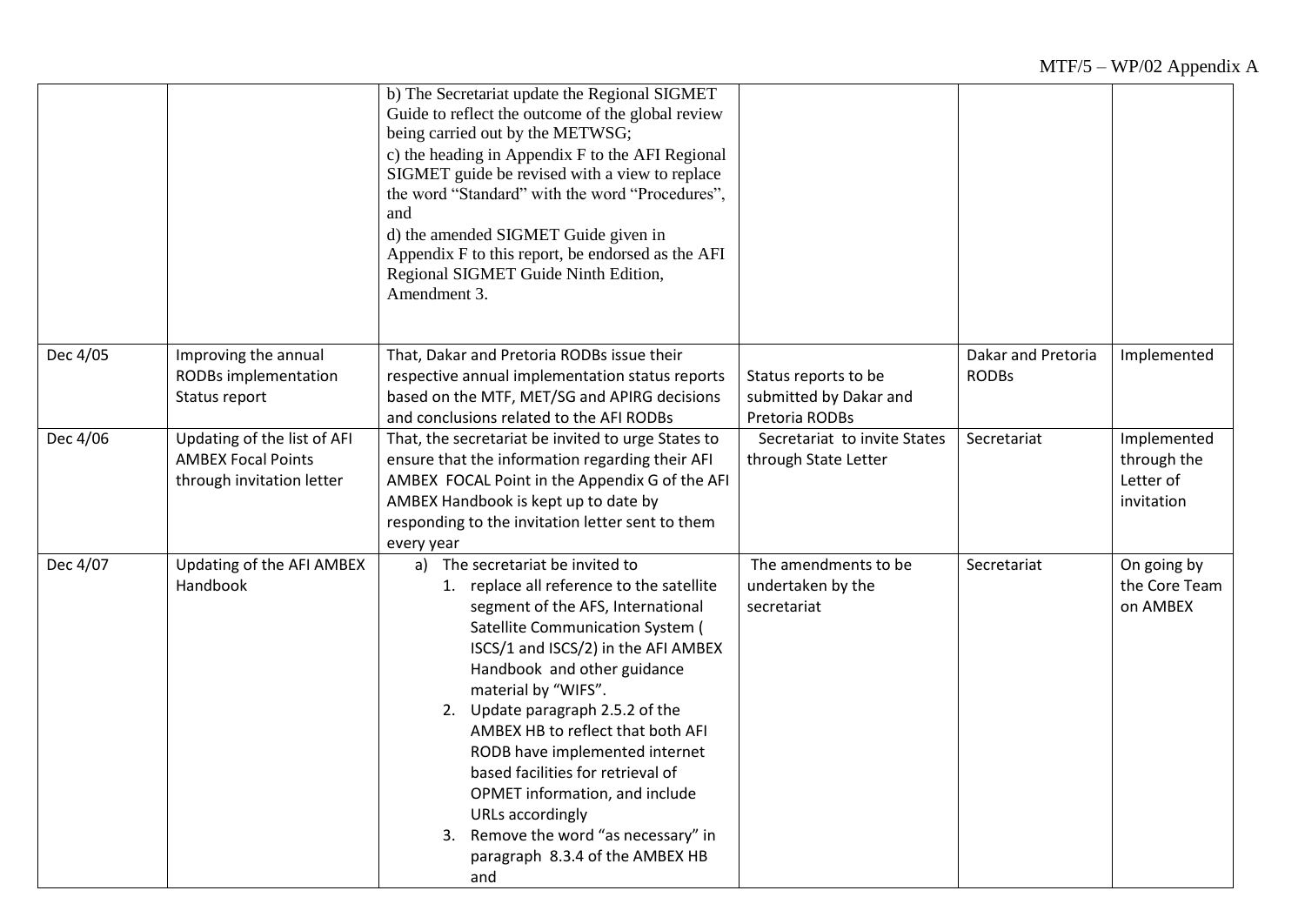|          |                                                                                                   | 4. Undertake the editorial corrections<br>to the AMBEX HB                                                                                                                                                                                                                                                                                              |                                                                 |             |                                    |
|----------|---------------------------------------------------------------------------------------------------|--------------------------------------------------------------------------------------------------------------------------------------------------------------------------------------------------------------------------------------------------------------------------------------------------------------------------------------------------------|-----------------------------------------------------------------|-------------|------------------------------------|
| Dec 4/08 | Establishment of a core<br>team to review the AMBEX<br>Scheme                                     | That, a core team composed of the secretariat,<br>France, Nigeria, Senegal, South Africa and<br>ASCENA be established to review the AMBEX<br>Handbook by taking into consideration the<br>requirements expressed in the AFI MET FASID<br>Tables and improve the exchange scheme and<br>report to the Task Force on time for the MTF/6<br>meeting       | Secretariat to remind States<br>through email<br>correspondence | Secretariat | Core team<br>established           |
| Rec 4/09 | Monitoring of OPMET<br>bulletins in coordination<br>with ROC Toulouse                             | That, the monitoring done by RODBs Pretoria<br>and Dakar and ROC Toulouse be harmonized to<br>ensure that the same bulletins headers, as<br>described in the AFI AMBEX HB, be monitored at<br>all these facilities for comparison and continuous<br>improvement                                                                                        | Recommendation to be<br>submitted to MET/SG/11 for<br>review    | Secretariat | To be<br>submitted to<br>MET/SG/11 |
| Rec 4/10 | Increasing the availability of<br><b>OPMET</b> information to<br>users in AFI and ICAO<br>regions | That, AFI Bulletin Compiling Centers (BCCs)<br>and National OPMET Center (NOCs) Provider<br>States:<br>a) take note of their responsibilities regarding the<br>compilation of AFI OPMET Bulletins and<br>initiation of OPMET data respectively as<br>described in the AFI AMBEX HB, and<br>b) be invited to implement the AMBEX scheme<br>accordingly. | Recommendation to be<br>submitted to MET/SG/11 for<br>review    | Secretariat | To be<br>submitted to<br>MET/SG/5  |
| Rec 4/11 | <b>Implementation of Special</b><br>air reports                                                   | That States be reminded of:<br>a) their responsibilities regarding the<br>dissemination of Special Air Reports and<br>implementation of related existing mechanisms;<br>and<br>b) ATS units of their responsibilities for obtaining<br>dissemination of Special Air Reports to their<br>associated MWOs.                                               | Recommendation to be<br>submitted to MET/SG/11 for<br>review    | Secretariat | implemented                        |
| Dec 4/12 | Finalizing the AFI OPMET<br>Data catalogue                                                        | That, Dakar and Pretoria RODB finalizes the AFI<br>OPMET Data catalogue using Appendix 1 to the<br>SADIS User Guide and AFI FASID MET Table 1B on<br>time for the MTF/5 meeting.                                                                                                                                                                       |                                                                 |             |                                    |